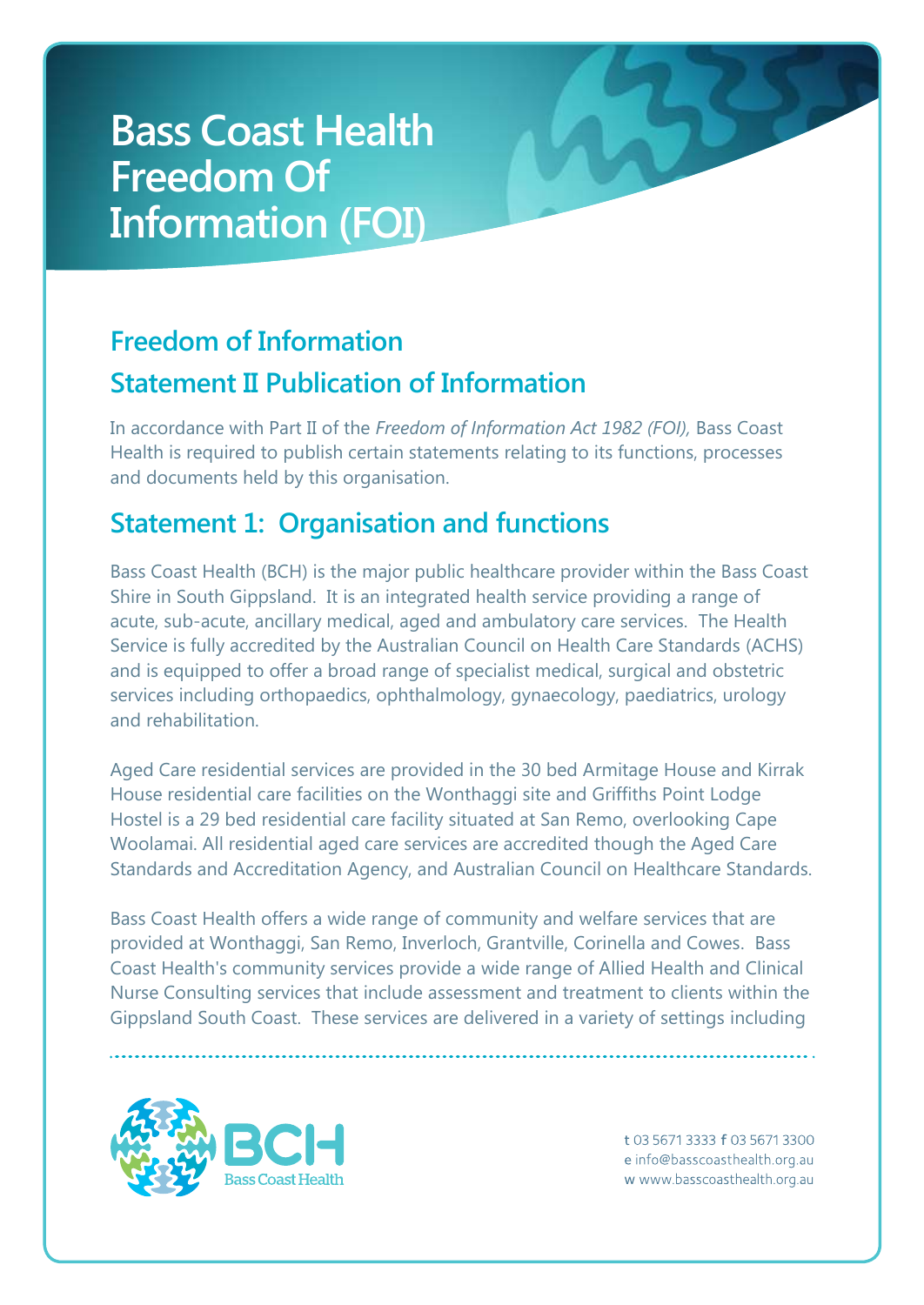inpatients, outpatients, residential aged care facilities and in clients' homes and embraces the Active Service Model as its underlying philosophy. All community services are accredited through the Community Care Common Standards.

The service is committed to working collaboratively and in partnership with other health services, local government and state government. Bass Coast Health is an active member of the South Coast Health Services Consortium and the Gippsland Health Alliance.

Interpreter services may be organised in advance to facilitate care requirements such as elective admission, and procedural consent.

#### **Statement 2: Categories of documents**

BCH creates and maintains a large number of documents and records in the course of its work.

The types of documents that BCH maintains include:

- policy, procedures and standards
- reports
- medical records
- registers
- correspondence
- meeting records
- financial records
- audio visual material
- staff records
- archival records

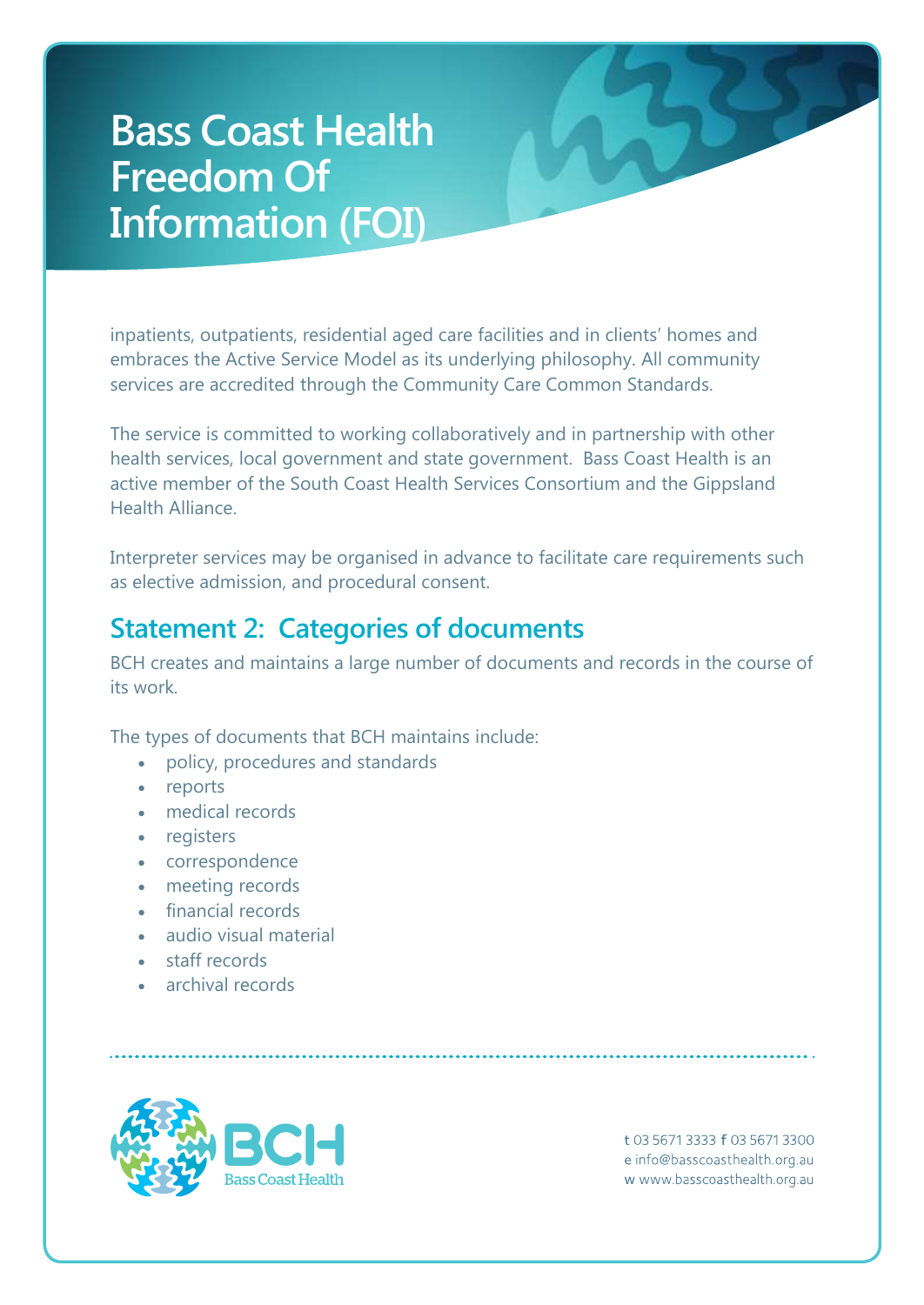The definition of the word "document" is given broad scope in the FOI Act. Examples of documents are books, maps, plans, drawings, audio-visual media, photographs and documents that could be produced in discrete form by the use of a computer or other equipment (e.g. material stored in a database, USB stick or hard drive). It does not include library material maintained for reference purposes.

The categories of documents in possession of BCH and accessible under FOI are:-

- Accident compensation rehabilitation records
- Accommodation records
- Administrative correspondence including:-
	- **Corporate notifications**
	- General correspondence
	- Medico-legal correspondence
	- Alerts
- Minutes of meetings including those of the following:-
	- Aged Care Facilities
	- Ambulance Liaison
	- Audit Committee
	- Auxiliary
	- **Blood Transfusion Committee**
	- Board of Management
	- **-** Community Advisory Group
	- **-** Community Allied Health
	- Community Relations Committee
	- Drugs and Therapeutics Goods Committee
	- Emergency Management Committee
	- Environmental Committee

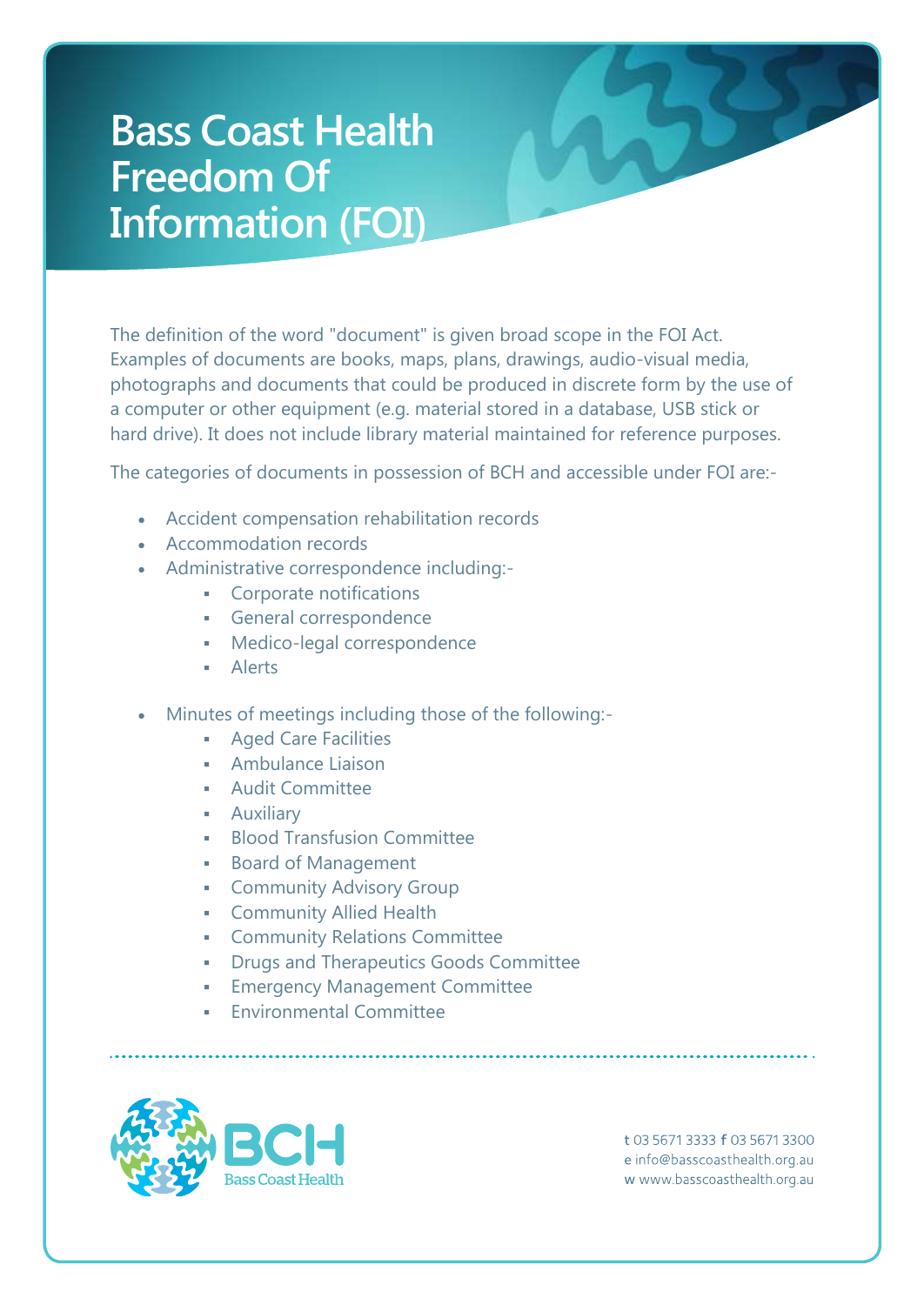- Health Information and Informatics Committee
- **Infection Prevention & Control Committee**
- **Medical Appointments Committee**
- Mortality and Morbidity Committee
- Occupational Health and Safety Committee
- Pathology Liaison
- Patient and Client Review Committee
- Perinatal Committee
- **Product Evaluation Committee**
- **Quality Committee**
- **Radiology Liaison**
- **Redesigning Care Steering Committee**
- **Sustainability Committee**
- Wonthaggi Medical Group Liaison
- Annual and Financial reports
- Audit records
- Building and Planning permits and associated documents, including plans
- **•** Business Plans
- Complaints and compliments
- Dangerous Drug Records
- Dietary records for patients and residents
- Disclosures of conflicts of interest
- Donations
- Fundraising
- Grants
- Incidents
- Infection Prevention & Control

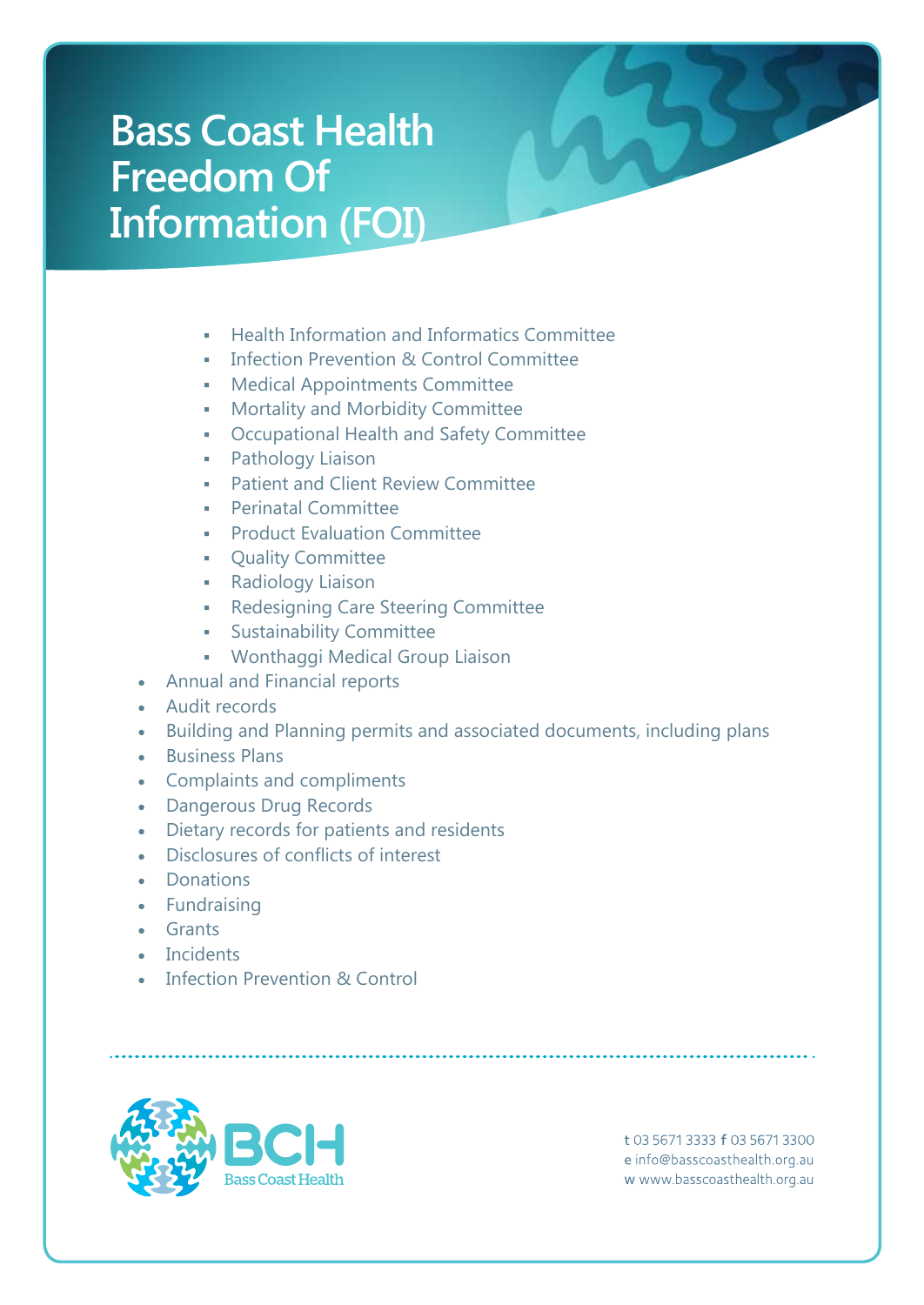- Legal documents, including contracts, leases, agreements, licences, instruments of delegation, instruments of appointment and authorisation, legal advices, and court documents
- Mailing lists
- Media releases and general advertising
- Medical records including:-
	- **Allied health**
	- **-** Community Services
	- **-** District nursing
	- **-** Hospital
	- Residential care
- Occupational Health safety inspections
- Personnel records, organisational and staffing records and resource management records
- Photographs
- Policies, guidelines, strategies and plans, including their development and implementation
- Publications, including written health information and newsletters
- Quality program, reports and records of activities
- Requests for information under the Freedom of Information Act 1982 and files and papers relevant to the consideration of those requests
- Reports prepared by external consultants
- Risk Management assessments
- Staff accident and injury records
- Staff education
- Standard Operating Procedures
- Stock ordering and supply
- Surveys, statistics, and data

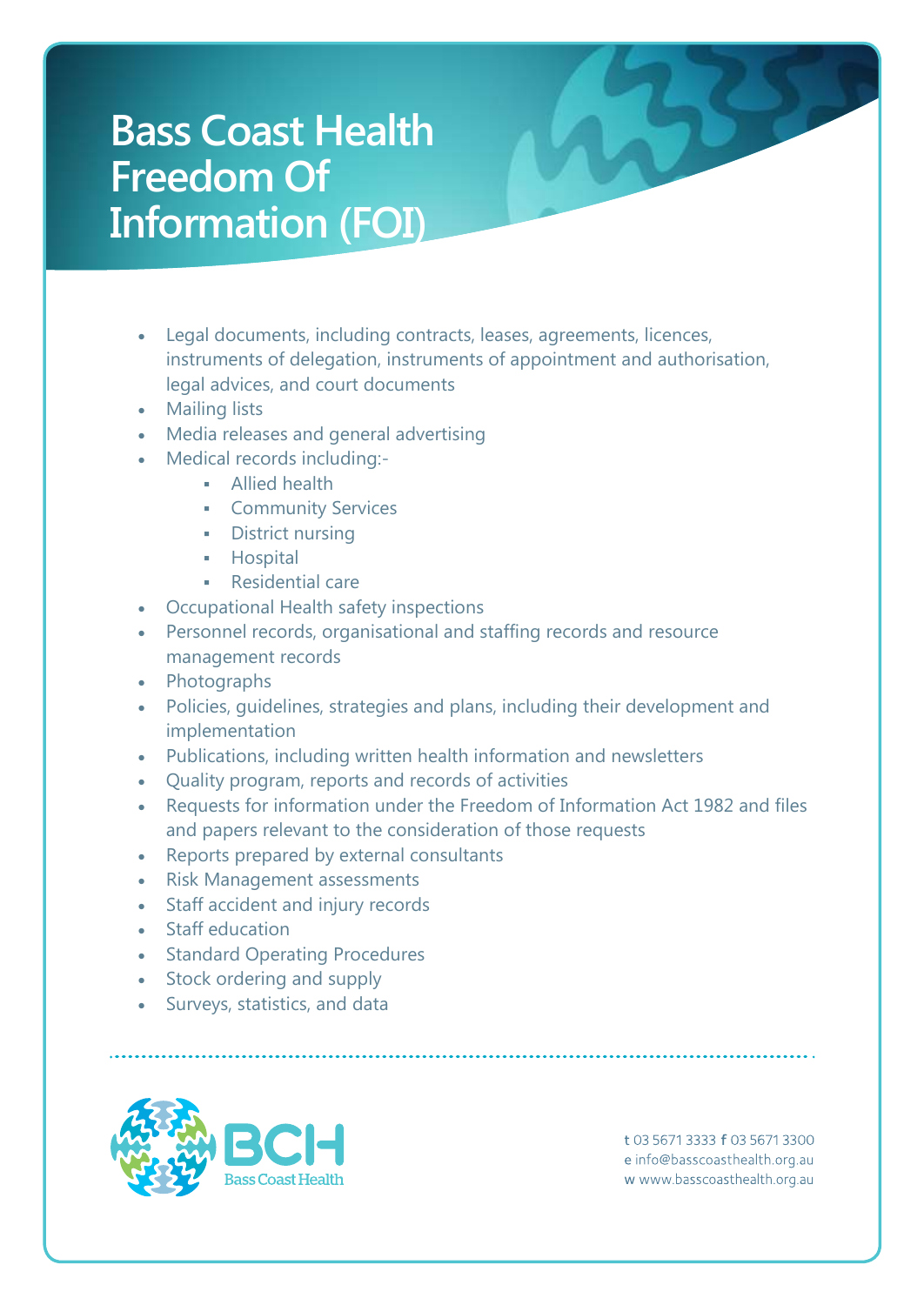- Tender evaluations
- Training material

#### **Statement 3: FOI Arrangements**

FOI requests must be in writing, in either the form of a letter, email or a completed FOI application form. Requests for personal information will not be processed without some form of identification

Application forms are available at the hospital's reception desk or on-line from the BCH website.

All requests should be addressed to:-

The Freedom of Information Officer Bass Coast Health P.O. Box 120 Wonthaggi Vic. 3995

Charges associated with Freedom of Information Requests are as follows:

- Application Fee \$26.50
- 
- Search and Retrieval \$20.00 per hour (minimum)
- 
- Photocopying @ \$ 0.30c per copy
- 

Application fee to be payable on application. Proof of identification must be provided at time of collection.

The application fee will be waived if the applicant provides evidence that they receive social security benefits e.g. a current health benefits or social security benefits card.

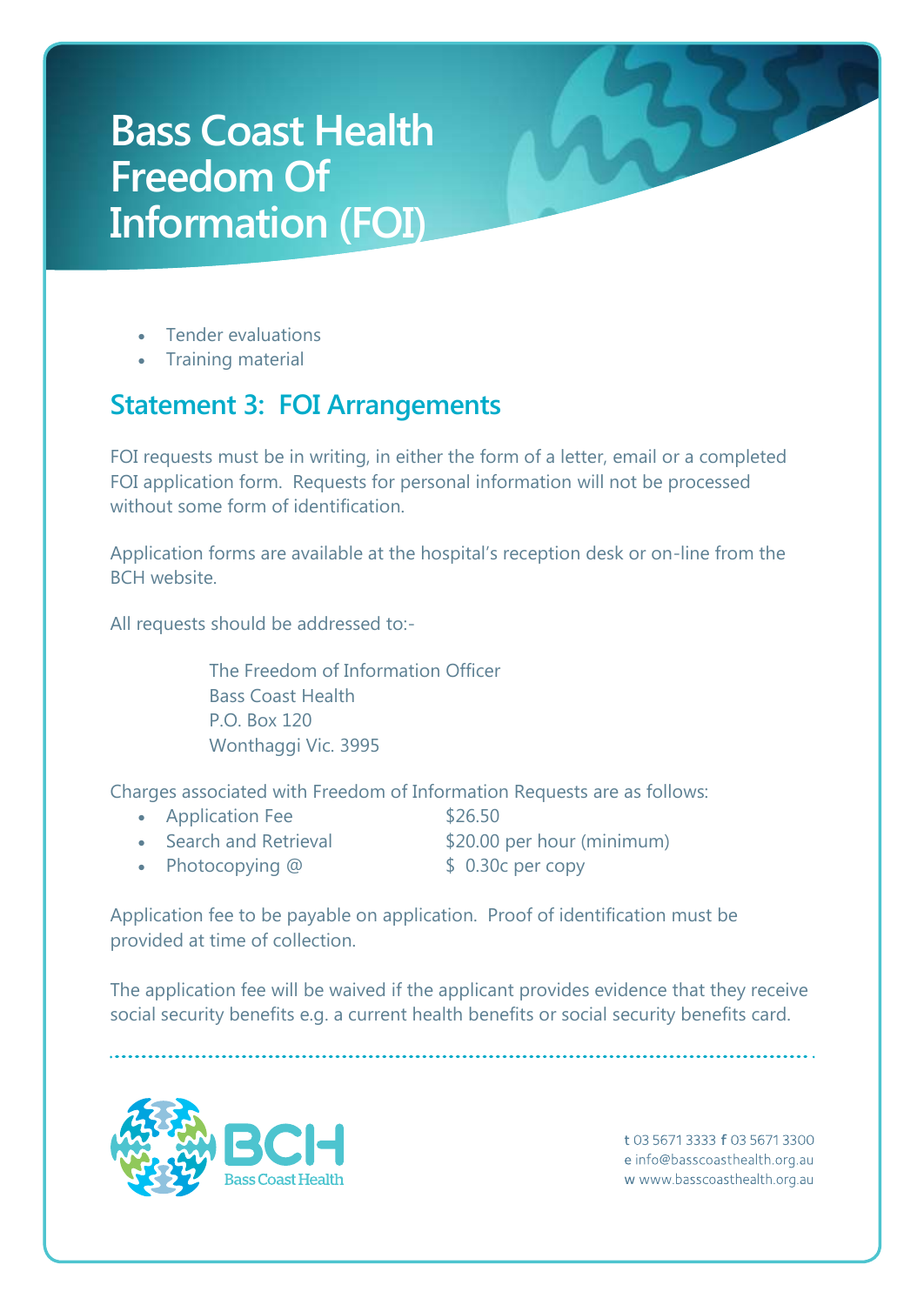#### **Statement 4: Publications**

BCH produces a wide range of written health information throughout the organisation. Written health information is any information, including brochures, instruction sheets, poster, advertising fliers and/or information available to consumers via electronic or print media. Written health information is distributed by the staff providing treatment, care and/or services.

The BCH website has links to a wide range of publications available including the following:-

- [BCH](http://www.gha.net.au/Uploadlibrary/4016556752009_Quality_of_Care_Report.pdf) Corporate Plan
- BCH Strategic Plan
- [BCH](http://www.gha.net.au/Uploadlibrary/401655675QualityofCareFeedBackForm.doc) Organisational Structure
- BCH Annual Report
- BCH Quality of Care Report
- **•** [Best](http://www.gha.net.au/Uploadlibrary/392233919BawBawAgedServicePlan.doc) Care for Older People Everywhere
- [Cancer](http://www.gha.net.au/Uploadlibrary/4046469652010QualityofCareReport.pdf) Council Victoria
- Freedom of Information statement and information
- Graduate Information Day Presentation
- Health Service Plan and Model of Care
- Hospital Patient Guide
- Memory Lane Café
- Pastoral Care Annual Report June 2012
- Physiotherapy
- Salary Options Information
- Salary Options Forms and Applications
- Smoke Free Brochure
- **•** Statutory Declarations